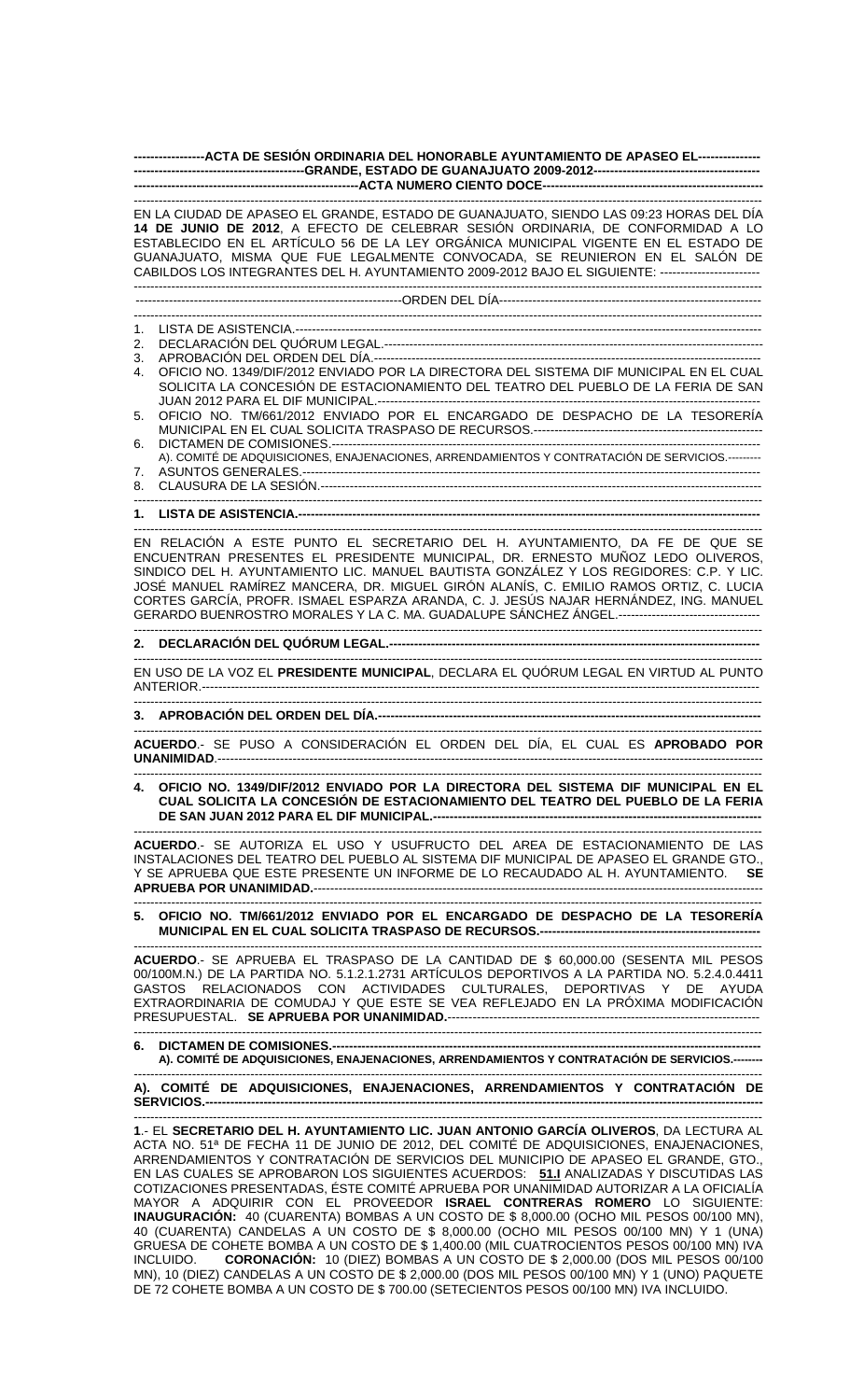**DÍA 24 DE JUNIO:** 1 (UNO) CASTILLO, 50 (CINCUENTA) BOMBAS, 30 (TREINTA) CANDELAS, 1 (UNA) GRUESA DE COHETE BOMBA Y 1 (UNO) LETRERO, TODO EL PAQUETE A UN COSTO DE \$ 40,000.00 (CUARENTA MIL PESOS 00/100 MN) IVA INCLUIDO. **CLAUSURA:** 30 (TREINTA) BOMBAS A UN COSTO DE \$ 6,000.00 (SEIS MIL PESOS 00/100 MN), 30 (TREINTA) CANDELAS A UN COSTO DE \$ 6,000.00 (SEIS MIL PESOS 00/100 MN) Y 1 (UNA) GRÚESA COHETE BOMBA A UN COSTO DE \$ 1,400.00 (MIL<br>CUATROCIENTOS PESOS 00/100 MN) IVA INCLUIDO. **DANDO UN TOTAL DE LA COMPRA DE \$** CUATROCIENTOS PESOS 00/100 MN) IVA INCLUIDO. **75,500.00 (SETENTA Y CINCO MIL QUINIENTOS PESOS 00/100 MN) IVA INCLUIDO.** EL COMITÉ DE ADQUISICIONES SOLICITA A PROTECCIÓN CIVIL SEÑALAR LAS RECOMENDACIONES DE SEGURIDAD PARA QUE EL PROVEEDOR ADJUDICADO LAS TOME EN CUENTA Y ESTAS QUEDEN PLASMADAS EN EL CONTRATO DE PRESTACIÓN DE SERVICIOS, ADEMÁS DE SEÑALAR LA CLÁUSULA DE PENALIZACIÓN EN CASO DE INCUMPLIMIENTO DE LAS MISMAS. ASÍ MISMO SE ESTABLECE QUE EL ANTICIPO ESTARÁ CONDICIONADO AL CUMPLIMIENTO DE LAS NORMAS DE SEGURIDAD SEÑALADAS POR PROTECCIÓN CIVIL, QUE SERÁ QUIEN DARÁ EL VISTO BUENO. TAMBIÉN SE SOLICITA AL PROVEEDOR ADJUDICADO SUSTITUYA LA CORTESÍA DE 50 DISPAROS DE PAPEL POR LAS BOMBAS EQUIVALENTES A SU OFRECIMIENTO. PARA CUBRIR EL PAGO DE ESTA ADQUISICIÓN SE HARÁ MEDIANTE LA CUENTA PÚBLICA, PARTIDA 5.1.3.8.3811 DENOMINADA GASTOS DE CEREMONIAL DEL H. AYUNTAMIENTO. FF<br>CP12, U.R. C0400, NP 11.00, A.F. 3.1.1 **51.II** ANALIZADAS Y DISCUTIDAS LAS COTIZACIONES CP12, U.R. C0400, NP 11.00, A.F. 3.1.1 **51.II** ANALIZADAS Y DISCUTIDAS LAS COTIZACIONES PRESENTADAS, ÉSTE COMITÉ APRUEBA POR UNANIMIDAD AUTORIZAR A LA OFICIALÍA MAYOR A ADQUIRIR CON EL PROVEEDOR **SACRAMENTO RODRÍGUEZ ALVARADO** LO SIGUIENTE: ELABORACIÓN DE 90000 (NOVENTA MIL) BRAZALETES DE TIBEK IMPRESOS A UNA TINTA, VARIOS COLORES PARA LA FERIA DE APASEO EL GRANDE, **CON UN COSTO TOTAL DE \$ 108,000.00 (CIENTO OCHO MIL PESOS 00/100 MN) IVA INCLUIDO.** PARA CUBRIR EL PAGO DE ESTA ADQUISICIÓN SE HARÁ MEDIANTE LA CUENTA PÚBLICA, PARTIDA 5.1.3.8.3811 DENOMINADA GASTOS DE CEREMONIAL DEL H. AYUNTAMIENTO. FF CP12, U.R. C0400, NP 11.00, A.F. 3.1.1 **51.III** ANALIZADAS Y DISCUTIDAS LAS COTIZACIONES PRESENTADAS, ÉSTE COMITÉ APRUEBA POR UNANIMIDAD AUTORIZAR A LA OFICIALÍA MAYOR A CONTRATAR LOS SERVICIOS DEL PROVEEDOR **ROBERTO CARLOS VELARDE ALVARADO** POR LO SIGUIENTE: 1 RENTA DE ESCENARIO GRAND SUPPORT CON AUDIO PROFESIONAL PARA LA FERIA ANUAL A REALIZARSE DEL VIERNES 15 AL 24 DE JUNIO DE 2012. (10 DÍAS) QUE INCLUYE EL EQUIPO; AUDIO PROFESIONAL, VIDEO (CIRCUITO CERRADO), LUCES (ROBÓTICAS Y REFLECTORES),<br>PANTALLA DE LED, TEMPLETE PROFESIONAL GRAND SUPPORT. **RAIDER** 24 CAJAS AERO 38 DAS, PANTALLA DE LED, TEMPLETE PROFESIONAL GRAND SUPPORT.<br>16 CAJAS ACÚSTICAS MR DE JBL DOBLES **PRE** 1 CONSOLA AN **PRE** 1 CONSOLA ANÁLOGA ML 5000 DE ALLEN&HEATH, 1 CONSOLA M7CL (EN MANTTO. POR EL MOMENTO), 1 PROCESADOR DIGITAL 480 DE DBX, 1 ECUALIZADOR DK3600 DE KLARKTEKIK, 6 CANALES DE COMPRESIÓN GATE DBX, 4 CANALES DE COMPRESIÓN BISS,2 CANALES DE COMPRESIÓN GENERAL DBX, 1 PROCESADOR DE VOZ SPX990 DE<br>YAMAHA, 1 PROCESADOR DE VOZ REB DE YAMAHA, 2 REPRODUCTORES DENON MP3. YAMAHA, 1 PROCESADOR DE VOZ REB DE YAMAHA, 2 REPRODUCTORES DENON MP3. **AMPLIFICACIÓN** 6 AMPLIFICADORES CROWN 1200, 12 AMPLIFICADORES CROWN 2400 PARA MEDIOS, 8 AMPLIFICADORES CROWN 3600 PARA GRAVES, MONITOREO, 4 MONITORES ACTIVOS RCF, 4 MONITORES ACTIVOS CRES AUDIO, 4 MONITORES PASIVOS JBL MR, SIDEFIL, 1 CONSOLA ANÁLOGA GL2400 DE ALLEN&HEATH, 2 CANALES DE COMPRESIÓN, 6 ECUALIZADORES, 1 PROCESADOR PA DE DBX, 4 CAJAS ACÚSTICAS JBL SRXJBL MEDIOS, 2 CAJAS ACÚSTICAS MR DE JBJ BAJOS. **MICRÓFONOS** 10 MICRÓFONOS SM58 DE SHURE, 10 MICRÓFONOS SM57 DE SHURE, 2 MICRÓFONOS BETA 87 DE SHURE, 2 MICRÓFONOS BETA 56 DE SHURE, 2 MICRÓFONOS BETA 52 DE SHURE, 3 MICRÓFONOS BETA 57 DE SHURE, 1 MICRÓFONO SM 81-LC, 2 MICRÓFONOS 81 PG, 1 MICRÓFONO SM 81 DE SHURE, 1 MICRÓFONO E835 DE SENNHEISER, 1 MICRÓFONO EV, 2 MICRÓFONOS INALÁMBRICOS SM 58 BETA, 20 PEDESTALES QUICLOCK CON BOOM. **ILUMINACIÓN** 8 MOVING HEADS WASH GLITES, 6 MOVING HEADS WASH AXIS600 DE MEGA LITE, 12 MOVING HEADS SPOT AXIS500 DE MEGA LITE, 12 BARALED DE PRO LITE, 1 SEGUIDOR DE 1200 W GLITES, 2 ESTROVOS ATOMIC 3000 DE MARTIN, 1 SOFTWARE SONLITE, GRAND SUPPORT, 10 PATAS DE 11. M. **VIDEO**  2 PANTALLAS DE CAÑÓN MARCA SONY, 1 PANTALLA DE LED DE 4X3. **CON UN COSTO DE \$ 100,000.00 (CIEN MIL PESOS 00/100 MN) MAS 16% DE IVA \$ 16,000.00 (DIECISÉIS MIL PESOS 00/100 MN) DANDO UN TOTAL DE LA CONTRATACIÓN DE \$ 116,000.00 (CIENTO DIECISÉIS MIL PESOS 00/100 MN).** PARA CUBRIR EL PAGO DE ESTA ADQUISICIÓN SE HARÁ MEDIANTE LA CUENTA PÚBLICA, PARTIDA 5.1.3.8.3811 DENOMINADA GASTOS DE CEREMONIAL DEL H. AYUNTAMIENTO. FF CP12, U.R. C0400, NP 11.00, A.F. 3.1.1 **DE IGUAL FORMA PARA LLEVAR A CABO LAS ACTIVIDADES PROPIAS DE LA FERIA, EN ESTOS MOMENTOS SE PRESENTAN LAS COTIZACIONES CORRESPONDIENTES A LOS SERVICIOS DE SEGURIDAD PRIVADA, CARPAS Y STANDS Y SHOW PERFORMANCE, MISMAS QUE SE PONEN A CONSIDERACIÓN DE LOS MIEMBROS DEL COMITÉ DE ADQUISICIONES A EFECTO DE QUE SE INCLUYAN EN EL PAQUETE DE LAS PROPUESTAS PARA SU ANÁLISIS Y DISCUSIÓN. POR LO QUE LOS MIEMBROS DEL COMITÉ MANIFIESTAN SU APROBACIÓN. 51.IV** ANALIZADAS Y DISCUTIDAS LAS COTIZACIONES PRESENTADAS, ÉSTE COMITÉ APRUEBA POR UNANIMIDAD AUTORIZAR A LA OFICIALÍA MAYOR A CONTRATAR LOS SERVICIOS DEL PROVEEDOR **ROBERTO CARLOS VELARDE ALVARADO** POR LO SIGUIENTE: CONTRATACIÓN DE 350 (TRESCIENTOS CINCUENTA) ELEMENTOS DE SEGURIDAD PRIVADA HALCÓN, DEBIDAMENTE UNIFORMADOS Y EQUIPADOS, CUIDANDO Y RESGUARDANDO INTRAMUROS EL RECINTO DE LA FERIA DE SAN JUAN 2012 DE APASEO EL GRANDE DEL 15 AL 24 DE JUNIO CON UN COSTO DE \$ 126,000.00 (CIENTO VEINTISÉIS MIL PESOS 00/100 MN) MAS 16% DE IVA \$ 20,160.00 (VEINTE MIL CIENTO SESENTA PESOS 00/100 MN) **DANDO UN TOTAL DE LA CONTRATACIÓN DE \$ 146,160.00 (CIENTO CUARENTA Y SEIS MIL CIENTO SESENTA PESOS 00/100 MN).** PARA CUBRIR EL PAGO DE ESTA ADQUISICIÓN SE HARÁ MEDIANTE LA CUENTA PÚBLICA, PARTIDA 5.1.3.8.3811 DENOMINADA GASTOS DE CEREMONIAL DEL H. AYUNTAMIENTO. FF CP12, U.R.<br>C0400, NP 11.00, A.F. 3.1.1 51.V ANALIZADAS Y DISCUTIDAS LAS COTIZACIONES PRESENTADAS, 51.V ANALIZADAS Y DISCUTIDAS LAS COTIZACIONES PRESENTADAS, ÉSTE COMITÉ APRUEBA POR UNANIMIDAD AUTORIZAR A LA OFICIALÍA MAYOR A CONTRATAR LOS SERVICIOS DEL PROVEEDOR **LUIS ROBERTO SÁNCHEZ CAPILLA** POR LO SIGUIENTE: 1025 (MIL VEINTICINCO) M CUADRADOS DE CARPA A UN COSTO DE \$ 46,125.00 (CUARENTA Y SEIS MIL CIENTO VEINTICINCO PESOS 00/100 MN) MAS 16% DE IVA \$ 7,380.00 (SIETE MIL TRESCIENTOS OCHENTA PESOS 00/100 MN) DANDO UN TOTAL DE \$ 53,505.00 (CINCUENTA Y TRES MIL QUINIENTOS CINCO PESOS 00/100 MN) Y 40 (CUARENTA) STANDS COMERCIAL A UN COSTO DE \$ 26,000.00 (VEINTISÉIS MIL PESOS 00/100 MN) MAS 16% DE IVA \$ 4,160.00 (CUATRO MIL CIENTO SESENTA PESOS 00/100 MN) DANDO UN TOTAL DE \$ 30,160.00 (TREINTA MIL CIENTO SESENTA PESOS 00/100 MN), **DANDO UN TOTAL DE LA CONTRATACIÓN DE \$ 83,665.00 (OCHENTA Y TRES MIL SEISCIENTOS SESENTA Y CINCO PESOS 00/100 MN).** PARA CUBRIR EL PAGO DE ESTA ADQUISICIÓN SE HARÁ MEDIANTE LA CUENTA